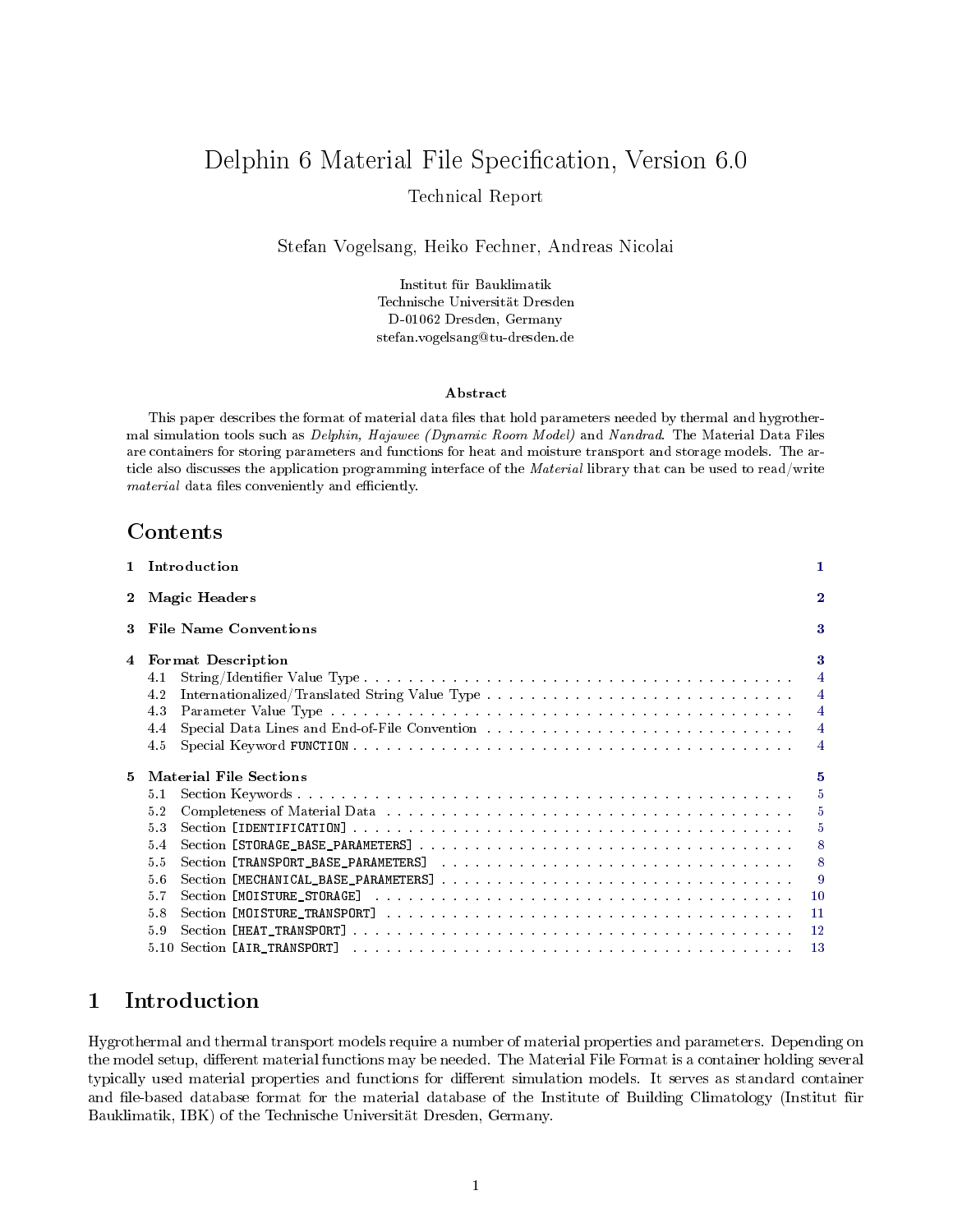The file format is an ASCII Format and is designed such that it can be created and edited with plain text editor and can be manipulated easily via scripts. This article describes the Material File Format Version 6 with the standard file extension m6 that supersedes previous material file format Version 5 (extension mat). Since both formats are very similar, the article will point out renamings and restructuring in order to facilitate manual conversion of material files from Version 5 to Version 6 format<sup>[1](#page-1-1)</sup>.

## Minimalistic Example

Providing a brief overview of the material file format, we include a minimalistic example of such a material data file. Figure [1](#page-1-2) shows the content of a small material data file. This file can be used, for example, in the thermal transport models Hajawee and Nandrad.

```
D6MARLZ ! 006.000
[ IDENTIFICATION ]
                          = de: Altbauziegel Bolonga | en: Old Building Brick Bologna
[ STORAGE_BASE_PARAMETERS ]
   RHO = 1758.96 kg/m3
   CE = 1092.18 \text{ J/kgK}[ TRANSPORT_BASE_PARAMETERS ]
                          = 0.6235 W/mK
```
This example material file begins with the magic header (see  $\S$ [2\)](#page-1-0) and contains three sections. The identification section (see  $\S5.3$ ) simply defines the name of the material, using a multi-language string definition. The section with the storage base parameters (see §[5.4\)](#page-7-0) defines bulk density and specific heat capacity. Finally, the transport base parameters section (see §[5.5\)](#page-7-1) defines the thermal conductivity. This material file defines all properties needed for a typical thermal transport model.

## <span id="page-1-0"></span>2 Magic Headers

All material files begin with the same header structure stored in the first 16 bytes of each file. The first 4 bytes encode the identification of a file. This information is used to automatically select the correct parser for each material file format. Currently, only ASCII format is supported and a valid Version 6 Material file is expected to begin with the magic number 0x414D3644. The following 4 bytes must be equal to the number 0x215A4C52. This allows disambiguation with other magic file headers and thus guarantees a unique identification in the UNIX world. The first 16 Byte of each Material file are in ASCII representation:

D6MARLZ !

## Version Number Encoding

The next 8 bytes encode the file format version number consisting of a major and minor number. All minor version changes are downwards compatible. No content sections in the files will be removed or altered when a new minor version is released. Consequently, applications supporting older versions of file formats can still read newer file formats. For example, in minor version changes additional meta-information may be added to the file that can simply be ignored.

Major version changes indicate significant changes in the file format and result in incompatible files. A major revision number change might require updates for older distributions of simulation software using the material data files.

The maximum major and minor version number is limited to 255, corresponding to an 8 bit number. This limit is introduced to ensure that the ASCII representation of a version number has at maximum 3 digits. Since this

<span id="page-1-1"></span><sup>&</sup>lt;sup>1</sup>Version 5 was used in the hygrothermal simulation codes Delphin 5.0 to 5.6, Version 6 is used for Delphin Versions 5.8 and newer. The Version 6 file format is also used in the simulation models Hajawee and Nandrad.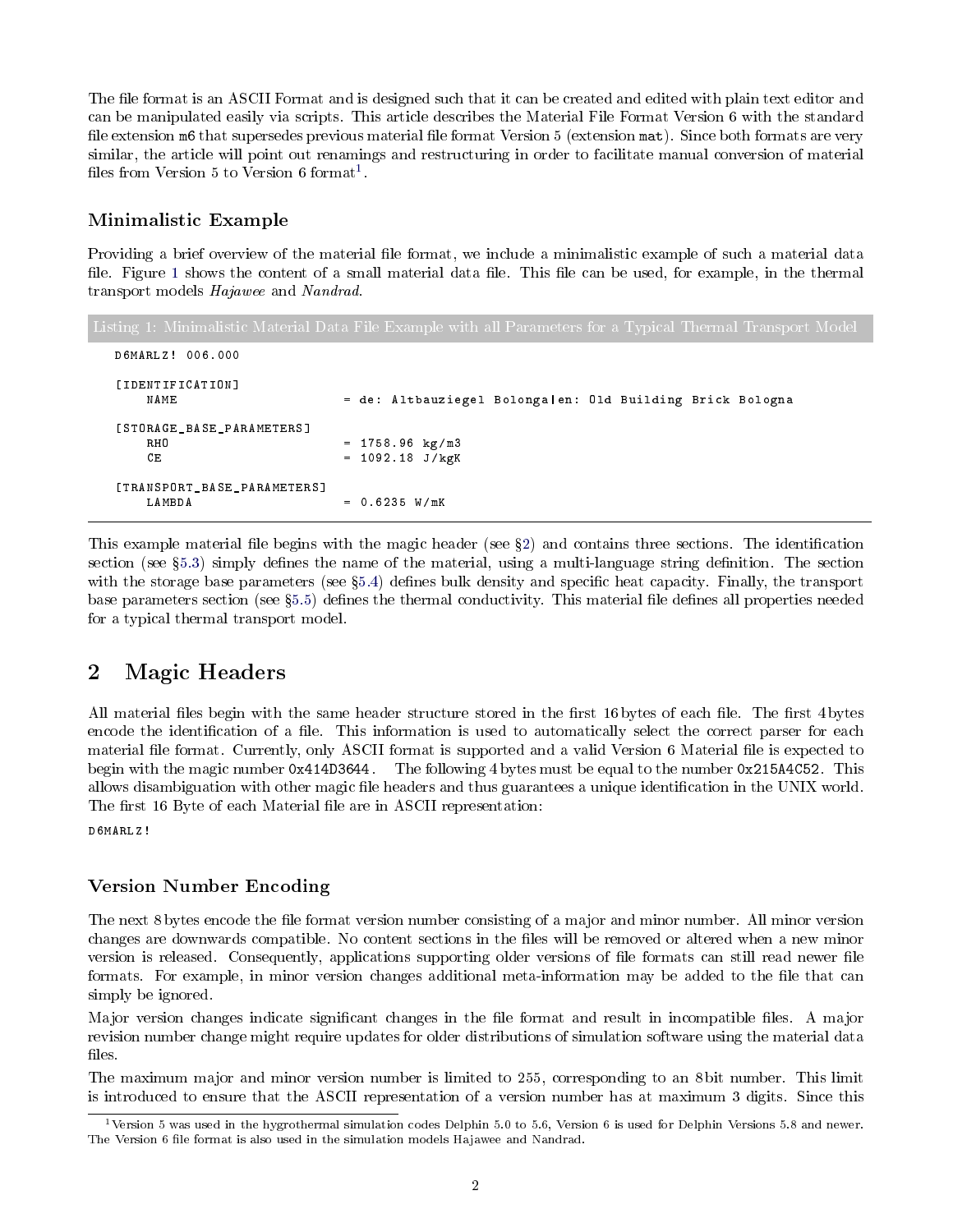document specifies already version 6.0 of the file format,  $249 * 256 = 63744$  version numbers are left within this format number definition. The ASCII Version number must have exactly 8 characters (64 bit), as in the example below.

006.015

The version string begins with a single space character, followed by the version numbers. Major and minor version numbers are separated by a . (dot) character. Both version numbers must have exactly 3 digits, using the 0 as fill character.

## <span id="page-2-0"></span>3 File Name Conventions

While not part of the file format specification itself, a naming convention of file names is meaningful to organize multiple material data files and facility file-based data storage. Each material data file shall be formed using the following pattern:

< materialName >\_ < uniqueID >. m6

- <materialName> corresponds to a descriptive name of the material in the file and is primarily used to organize and identify material files when working directly with filenames. Within material names only upper and lower case letters are valid. No non printable, or special characters, or umlauts are allowed.
- $\langle$ uniqueID $\rangle$  is a unique ID for identification in a database. When managing material files in a database view, as done in the IBK simulation codes, each material file must have an unique ID.

It is recommended to use new IDs when altering material data files to keep track of a history of changes. Modified material data files shall refer to the original material file ID by storing appropriate meta-information (see §[5.3\)](#page-4-3).

## <span id="page-2-1"></span>4 Format Description

The ASCII material data files are encoded in UTF8, utilizing a line-based storage protocol. Each line may contain either a section header definition, a keyword definition, a comment, or a raw data line. A comment starts with a  $#$ (hash) character and ends with the line end.

The data file is structured into sections. Indentation is optional and typically used to increase readability of the file as in the following example.

```
[< SECTION_HEADER >]
     \langleKEYWORD > = \langleVALUE >
     < KEYWORD > = < VALUE >
     < KEYWORD > = < VALUE >
     \langle KEYWORD > = \langle VALUE >
     ...
[< SECTION_HEADER >]
     < KEYWORD > = < VALUE >
     < KEYWORD > = < VALUE >
     ...
```
Section headers are defined by unique identifier strings enclosed in square brackets. Per line only one header definition is allowed. Each section must be defined only once per ASCII material file. Lines containing a section header must not contain other data. Version 5 sub section headers are obsolete and not supported in Version 6. Within sections data is stored in keyword-value format: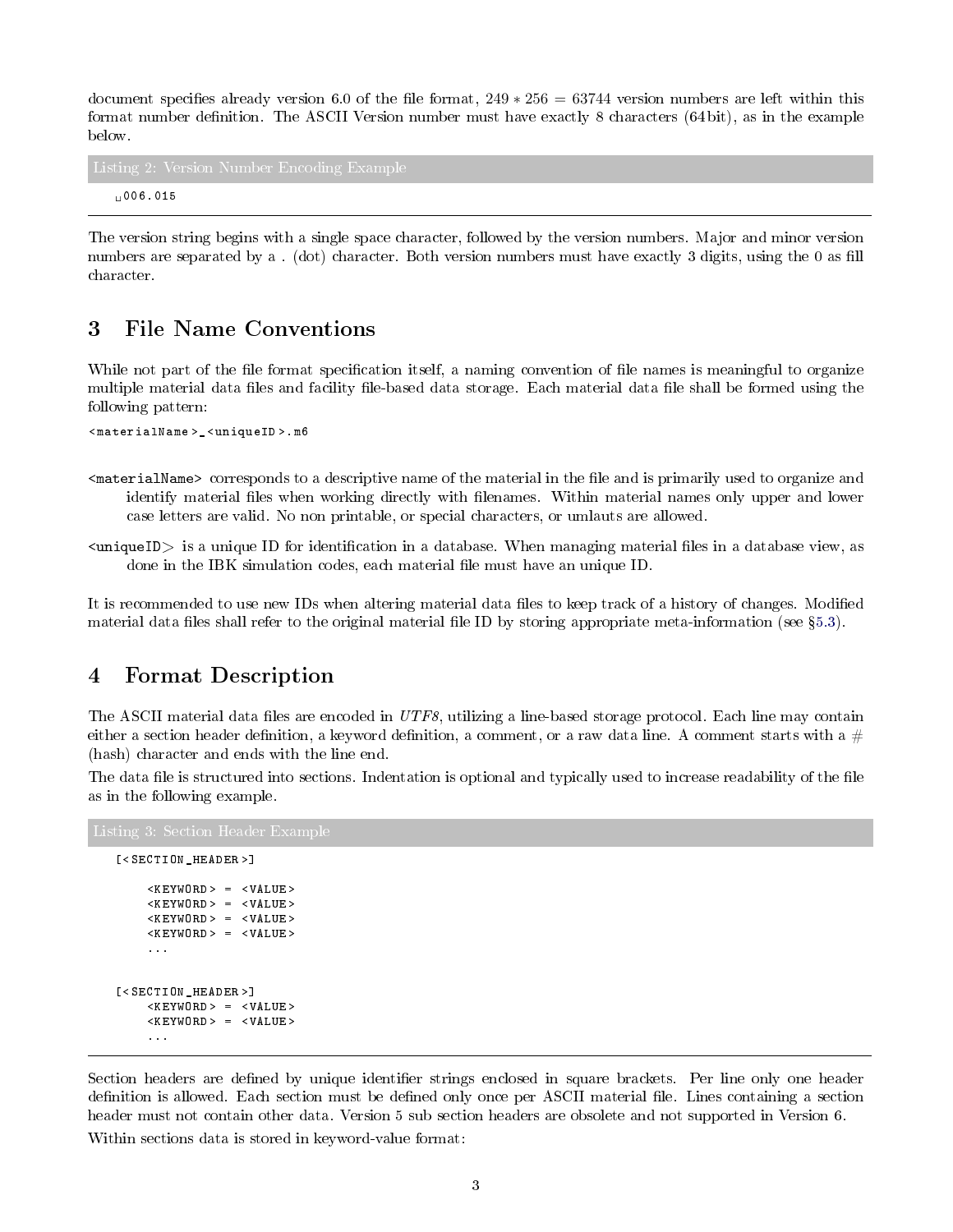$\langle$ KEYWORD > =  $\langle$ VALUE >

wherein keywords and values are separated by the first  $=$  (equal sign) character that appears in the line. Whitespace characters (tab, space) around keyword and value are ignored/trimmed. A keyword definition ends with a line break. If no value is present for a keyword, the complete data line must be omitted. Keyword names are defined with respect to the section they appear in. They are generally not unique within the file so that the section context needs to be taken into account. Keywords are capitalized strings without special characters.

Typical data types for values are strings/identifiers, internationalized strings, and parameters.

## <span id="page-3-0"></span>4.1 String/Identifier Value Type

A string/identifier value type is any  $UTF8$ -encoded string.

## <span id="page-3-1"></span>4.2 Internationalized/Translated String Value Type

To support translations into other languages an encoded table syntax is used for such a string:

< language - code >: < text >| < language - code >: < text >|...

Each translation starts with a case-insensitive two-letter-language-code derived from ISO-639 standard followed by a : (colon) character. The text for that language follows. If no language code is specified the complete string is used for all languages and no further translations are searched for this keyword. Different language strings are separated by a | character. This specification refers to this string format as multi-language string.

```
de : Ziegel | en : Brick | fr : tuile
```
## <span id="page-3-2"></span>4.3 Parameter Value Type

Parameters are stored using a numeric value followed by a unit string.

 $\langle$ KEYWORD > =  $\langle$ NUMBER >  $\langle$ UNIT >

Numbers are double precision numbers in general or scientific notation in English number format. The latter uses the format 1.23e45 for powers of 10. Thousands separators must not be used.

 $RHO = 2130 kg/m3$ 

### <span id="page-3-3"></span>4.4 Special Data Lines and End-of-File Convention

Raw-data lines are space separated series of data values ending with a line break. Semantics of raw-data depend on the section they are belonging to. Please refer to the following sections for precise denitions of dierent raw data line formats.

A material file closes with an empty line containing only a line break before the end-of-file marker.

### <span id="page-3-4"></span>4.5 Special Keyword FUNCTION

The FUNCTION keyword indicates storage of data tables with x-y value pairs that describe a function  $y(x)$ . A function definition follows the syntax:

```
FUNCTION = < FUNCTION_IDENTIFIER >
< raw data x - value vector >
< raw data y - value vector >
```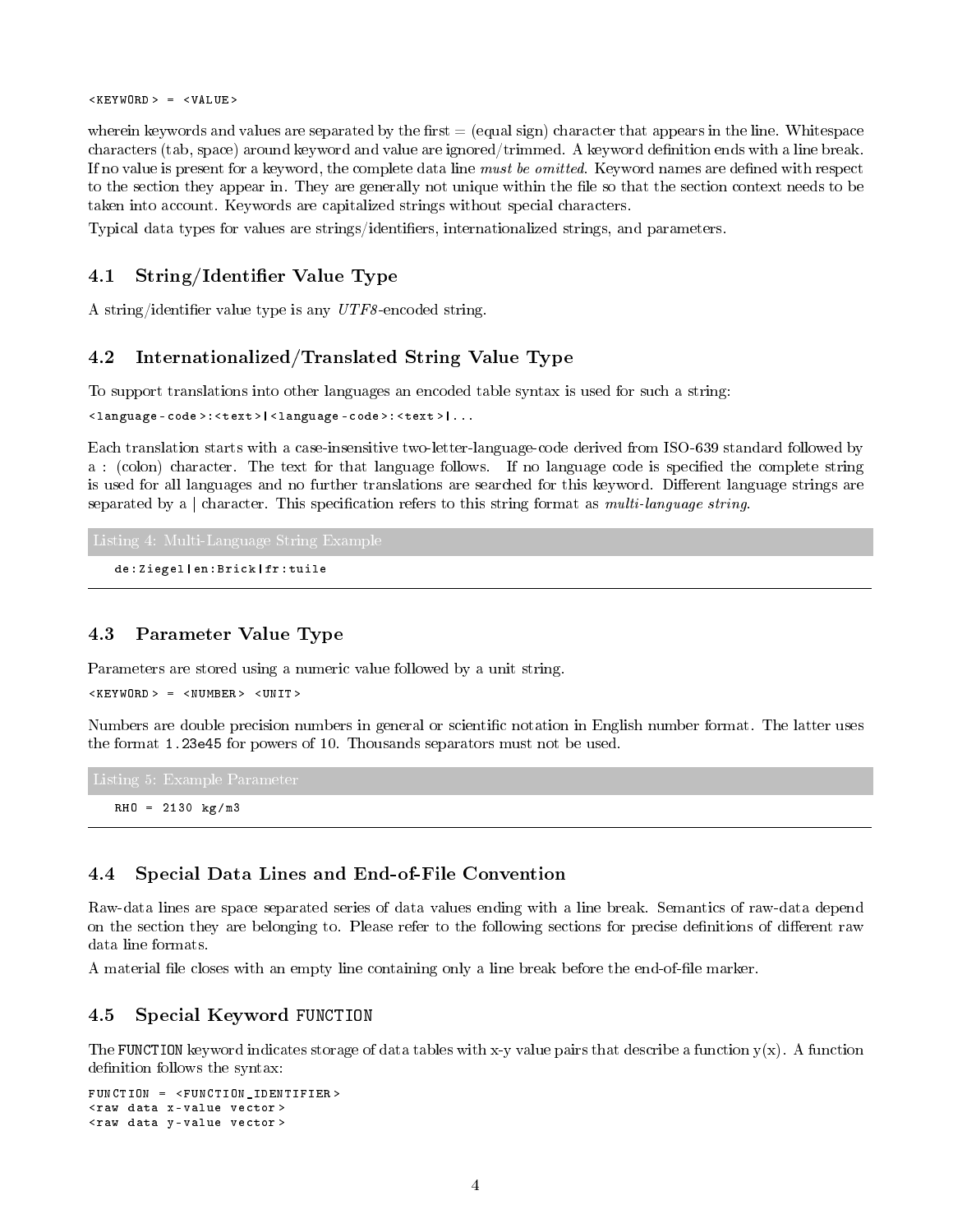A line with a FUNCTION keyword must be followed by two raw-data lines. These two lines hold the x and y value vectors of the data table. Numbers in each vector are whitespace separated. Double precision English number format is used for the numeric values, without thousands separators. Both raw vectors are coupled by index, thus both vectors need to have the same number of numeric values. The data tables are supposed to be linearly interpolated. Therefore, x-values must be increasing strictly monotonic. The physical meaning and units are uniquely defined through the function identifier and the section context.

```
FUNCTION = Theta_l ( RH ) _de
 0 0.3 0.6 0.73 0.8 0.93 1
 0 0.005 0.008 0.0092 0.06 0.25 0.33
```
## <span id="page-4-0"></span>5 Material File Sections

## <span id="page-4-1"></span>5.1 Section Keywords

Material data file content is structured into several sections:

```
[IDENTIFICATION]
[ STORAGE_BASE_PARAMETERS ]
[ TRANSPORT_BASE_PARAMETERS ]
[ MECHANICAL_BASE_PARAMETERS ]
[ MOISTURE_STORAGE ]
[ MOISTURE_TRANSPORT ]
[ HEAT_TRANSPORT ]
[ AIR_TRANSPORT ]
```
The material data file contains a parameter block for each section definition, named by a unique section keyword. If anisotropic material properties are to be stored, the following transport-related sections may be additionally present:

```
[ MOISTURE_TRANSPORT_V ]
[ MOISTURE_TRANSPORT_W ]
[ HEAT_TRANSPORT_V ]
[ HEAT_TRANSPORT_W ]
[ AIR_TRANSPORT_V ]
[ AIR_TRANSPORT_W ]
```
The appendix \_V and \_W correspond to transport directions V and W, a transport direction U is described by the aforementioned standard transport property sections [MOISTURE\_TRANSPORT], [HEAT\_TRANSPORT] and [AIR\_TRANSPORT]. A description of an abstract material direction to an real world material direction name can be specified in the IDENTIFICATION section, please note  $\S$  [5.3.](#page-4-3)

## <span id="page-4-2"></span>5.2 Completeness of Material Data

Generally, the material data file is a container format for a variety of parameters and meta information. This format description only lists the possible entries currently known and used by corresponding software packages. It depends on a models simulation code to define which parameters are needed by the modelled equations. Therefore, this document describes physical quantities alongside their mathematical symbol. The individual model descriptions use these symbols in model equations and dene own requirements on the completeness of the material data. Consequently, all sections and their parameters are optional.

## <span id="page-4-3"></span>5.3 Section [IDENTIFICATION]

The identification section contains meta-information that describe a material parametrised in this file. This information is mainly used to distinguish similar materials as well as for filtering and grouping of material entries in database views.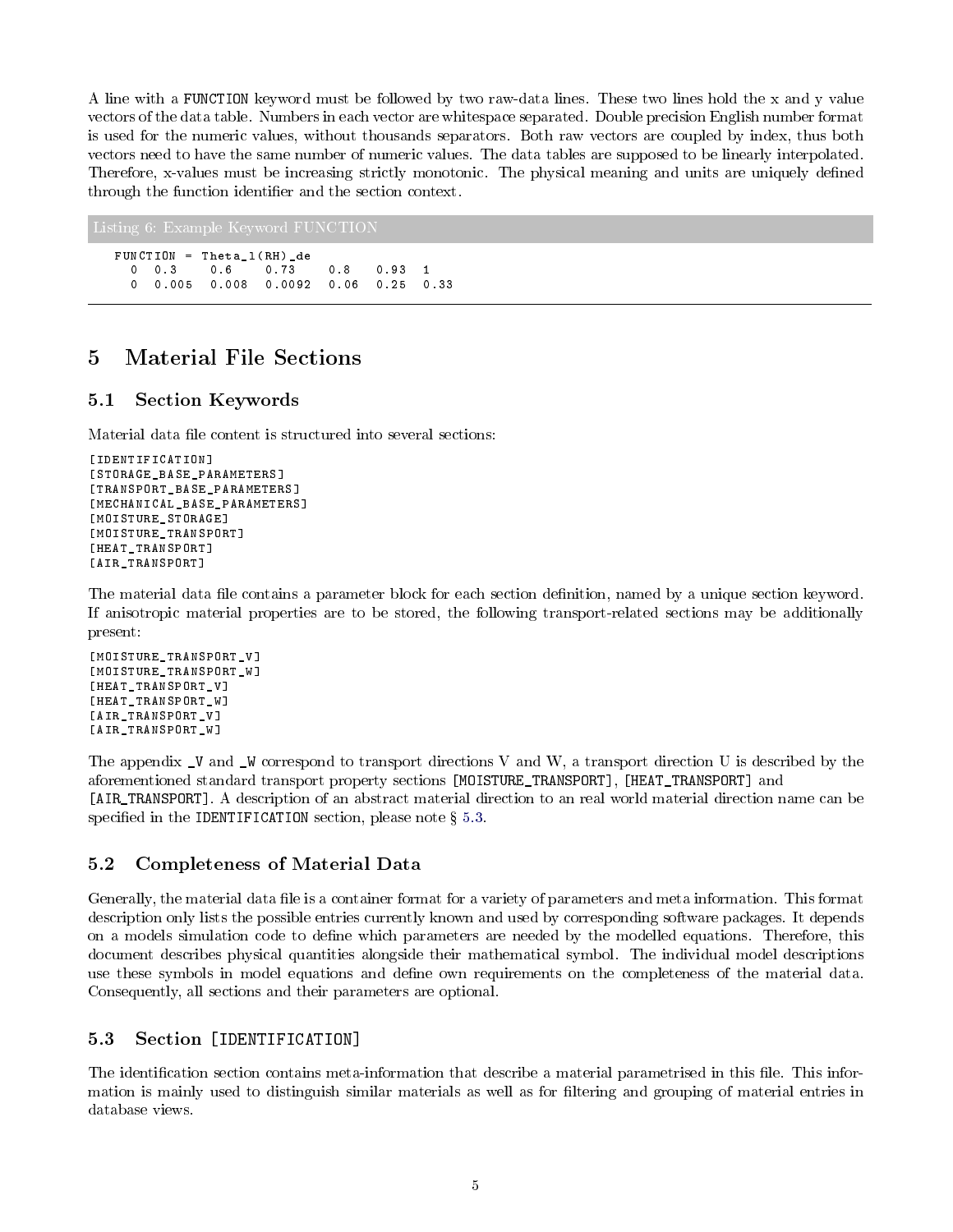| Keyword           | <b>Description/Value Format</b>                                                                                                                                      |  |  |  |  |
|-------------------|----------------------------------------------------------------------------------------------------------------------------------------------------------------------|--|--|--|--|
| NAME              | Name of a material is a multi-language-string following the pattern:                                                                                                 |  |  |  |  |
|                   | <generalmaterialname>["[<producermaterialname>]"].</producermaterialname></generalmaterialname>                                                                      |  |  |  |  |
| PRODUCER          | Full name of the material producer as multi-language-string.                                                                                                         |  |  |  |  |
| PRODUCT_ID        | The producer's product identification as multi-language-string.                                                                                                      |  |  |  |  |
| INVESTIGATOR      | Contact to the investigating laboratory or contact person (test certificate) as string.                                                                              |  |  |  |  |
| LABORATORY        | The institute that provides or measured the material data as multi-language-string.                                                                                  |  |  |  |  |
| DATE              | The date and time the output file was written. Stored as a string utilizing Internet                                                                                 |  |  |  |  |
|                   | RFCs 2822 format. For example: "Fri, 09 Sep 2005 13:51:39 -700"                                                                                                      |  |  |  |  |
| SAMPLING_DATE     | The date and time the samples were acquired. Stored as a string utilizing Internet                                                                                   |  |  |  |  |
|                   | RFCs 2822 format. For example: "Fri, 09 Sep 2005 13:51:39 -700"                                                                                                      |  |  |  |  |
| PRODUCTION_DATE   | The date and time the samples were produced. Stored as a string utilizing Internet                                                                                   |  |  |  |  |
|                   | RFCs 2822 format. For example: "Fri, 09 Sep 2005 13:51:39 -700"                                                                                                      |  |  |  |  |
| SAMPLE_ID         | The sample ID string used by the IBK laboratory to identify the sample.                                                                                              |  |  |  |  |
| SAMPLING_METHOD   | The way the samples were produced for this material file is identified via one<br>keyword according to the following table:                                          |  |  |  |  |
|                   | S_CAST_CUT_PRODUCER<br>cast and cut by producer                                                                                                                      |  |  |  |  |
|                   | S_CAST_PRODUCER<br>cast by producer                                                                                                                                  |  |  |  |  |
|                   | cast and cut by IBK<br>S_CAST_CUT_IBK                                                                                                                                |  |  |  |  |
|                   | S_CAST_IBK<br>cast by IBK                                                                                                                                            |  |  |  |  |
| COUNTRY           | The country in which the material was acquired under the above mentioned                                                                                             |  |  |  |  |
|                   | material name stored as string. Please note a materials name or parameters may                                                                                       |  |  |  |  |
|                   | change in different countries.                                                                                                                                       |  |  |  |  |
| COLOUR            | The colour assigned to the material. Starting with " $\#$ " followed by the RRGGBB                                                                                   |  |  |  |  |
|                   | colour code in hexadecimal numbers. RR are the two red hex-digits, GG are the                                                                                        |  |  |  |  |
|                   | two green hex-digits, and BB are the two blue hex-digits.                                                                                                            |  |  |  |  |
| FLAGS             | All combinations of flag keywords specified in Table 3. All assigned flags are                                                                                       |  |  |  |  |
|                   | separated by a space character.                                                                                                                                      |  |  |  |  |
| USE_INSTEAD       | If specified, another material exists that has updated/improved parametrization and<br>should be used instead of this material data set. Value should be a number:   |  |  |  |  |
|                   | 0<br>deprecated material, no replacement                                                                                                                             |  |  |  |  |
|                   | $1 \ldots n$<br>deprecated material, replaced by ID given here                                                                                                       |  |  |  |  |
| COPYRIGHT         | The copyrights of the material data owner as multi-language string.                                                                                                  |  |  |  |  |
| CATEGORY          | The material's classification as whitespace separated list of category keywords. Per                                                                                 |  |  |  |  |
|                   | material three categories at max. can be assigned. The categories are ordered by                                                                                     |  |  |  |  |
|                   | importance. Categories NATURAL_MATERIALS and MISC must never be the first                                                                                            |  |  |  |  |
|                   | category. Please note Table 2.                                                                                                                                       |  |  |  |  |
| COMMENTS          | Additional information a material data provider wants to add (e.g. "en: material                                                                                     |  |  |  |  |
|                   | was created with material creator version 1.3.") stored as multi-language-string.                                                                                    |  |  |  |  |
| U_DIRECTION       | Display name of u-direction according to an anisotropic material as multi-language                                                                                   |  |  |  |  |
|                   | string. For isotropic materials this is the default name.                                                                                                            |  |  |  |  |
| V_DIRECTION       | Display name of v - direction according to an anisotropic two- or three-dimensional                                                                                  |  |  |  |  |
|                   | material structure as multi-language string.                                                                                                                         |  |  |  |  |
| W_DIRECTION       | Display name of w-direction according to an anisotropic three-dimensional material<br>structure. Left blank for one - or two-dimensional materials as multi-language |  |  |  |  |
|                   | string.                                                                                                                                                              |  |  |  |  |
| DB_TYPE           | Classifies a materials affiliation to IBK provided databases. In case of special                                                                                     |  |  |  |  |
|                   | software versions (e.g. for material producers) a selection of the shown materials is                                                                                |  |  |  |  |
|                   | necessary. (e.g. some material data is confidential). In this case the database type                                                                                 |  |  |  |  |
|                   | gives information if a specific material should be included in this database or not.                                                                                 |  |  |  |  |
|                   | Third-party material data providers should set 0 here. Please see Table 4 for the                                                                                    |  |  |  |  |
|                   | correct unsigned integer number to be selected here.                                                                                                                 |  |  |  |  |
| SIGNATURE_SOURCE  | A link to the signature source location to verify this material.                                                                                                     |  |  |  |  |
| DATA_SHEET_SOURCE | A link to the producers data sheet.                                                                                                                                  |  |  |  |  |

Table 1: Keywords in Identification Section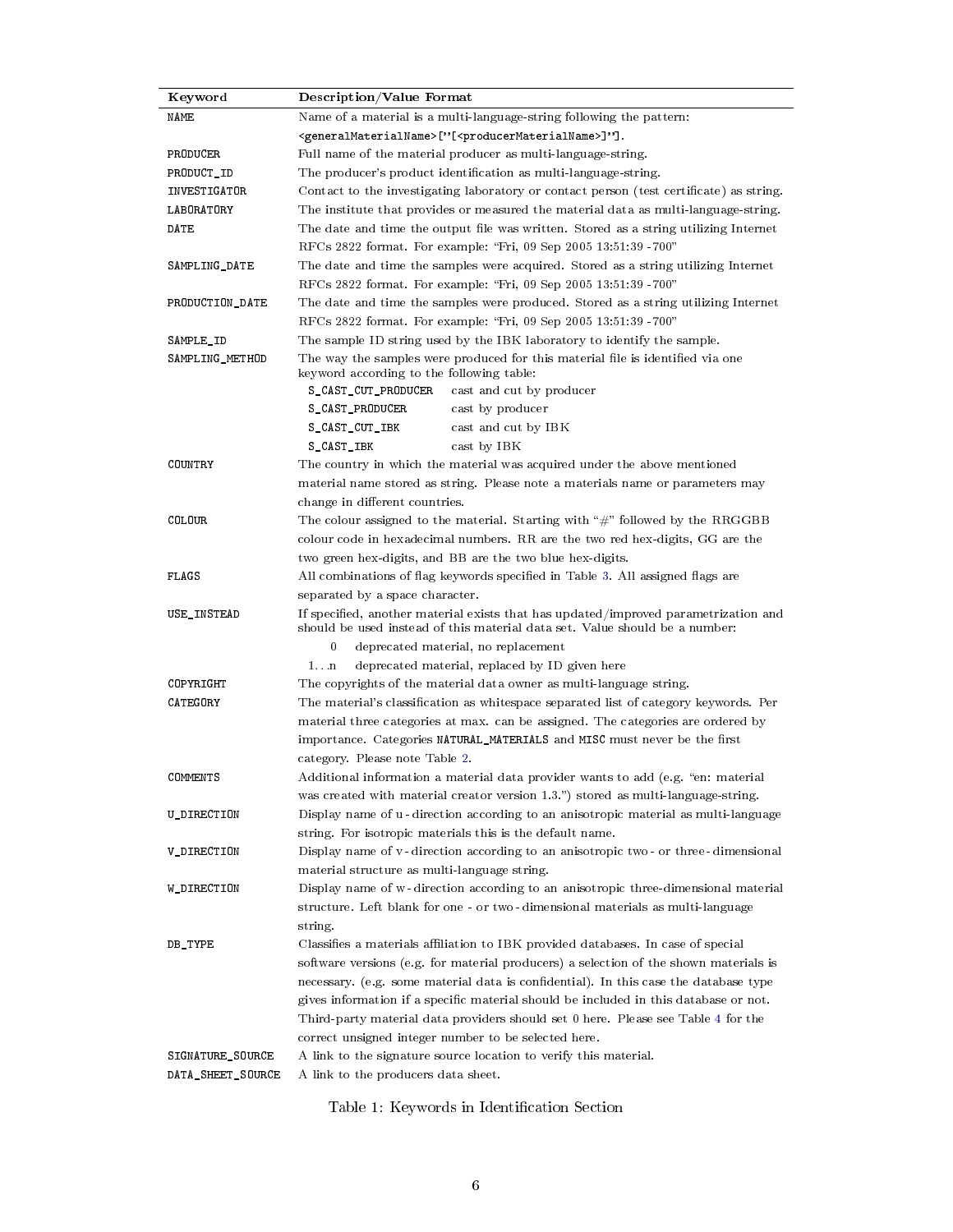Obsolete keywords in the identification section are source (previously used to describe origin of material parameters), MASTER\_FORMAT1, MASTER\_FORMAT2, and MASTER\_FORMAT3 (previously used to categorize materials).

<span id="page-6-1"></span>The flag HYGROSCOPIC\_RANGE\_ONLY is deprecated (see Table [3](#page-6-0) for a list of possible flags).

| Keyword           | Description/Value                 |
|-------------------|-----------------------------------|
| COATING           | Coating                           |
| PLASTER           | Plaster and Mortar                |
| BRICK             | Building Brick                    |
| NATURAL_STONES    | Natural Stones                    |
| CONCRETE          | Concrete Containing Materials     |
| INSULATION        | Insulation Materials              |
| BUILDING_BOARDS   | <b>Building Boards</b>            |
| TIMBER            | Timber                            |
| NATURAL_MATERIALS | Natural Materials                 |
| SOIL              | Soil                              |
| CLADDING          | Cladding Panels and Ceramic Tiles |
| FOILS             | Foils and Waterproofing Products  |
| MISC              | Miscellaneous                     |

Table 2: Material Categories

<span id="page-6-0"></span>

| Keyword      | Description                                                       |
|--------------|-------------------------------------------------------------------|
| A IR         | Air material (air gap, etc.)                                      |
| AIR_TIGHT    | Material is air-tight (no air flow allowed)                       |
| VAPOUR_TIGHT | Material is vapour-tight (no vapour diffusion/convection allowed) |
| WATER_TIGHT  | Material is water-tight (no capillary liquid suction allowed)     |
| WOOD         | Material is a wood                                                |
| WOOD_BASED   | Material is made from wood or contains wood                       |
| FOTLS        | Foil or coating (no storage capacity defined)                     |

Table 3: Material Flags

| Number      | Description           | Removed Keyword |
|-------------|-----------------------|-----------------|
|             | Default Database      | Standard        |
| $1 - 16000$ | Reserved Space (IBK). | $\sim$          |

Table 4: Database Types

<span id="page-6-2"></span>Listing 7: Example for Typical Content in an Identification Section

| <b>FIDENTIFICATION</b> |                                       |
|------------------------|---------------------------------------|
| NAME                   | = en: Oak wood de: Eichenholz         |
| FLAGS                  | $= WOOD$                              |
| SOURCE                 | = TUD, Material Generator v1.0.3.9    |
| CATEGORY               | = TIMBER NATURAL_MATERIALS            |
| U DIRECTION            | = en: Radial   de: Radial             |
| V_DIRECTION            | = en: Tangential   de: Tangential     |
| W_DIRECTION            | = en: Longitudinal   de: Longitudinal |
| DB TYPE                | $= 0$                                 |
| DATE                   | $=$ Thu, 22 Nov 2011 15:30:39 +100    |
| COUNTRY                | = en: Switzerland   de: Schweiz       |
| COLOUR                 | $= 409020$                            |
|                        |                                       |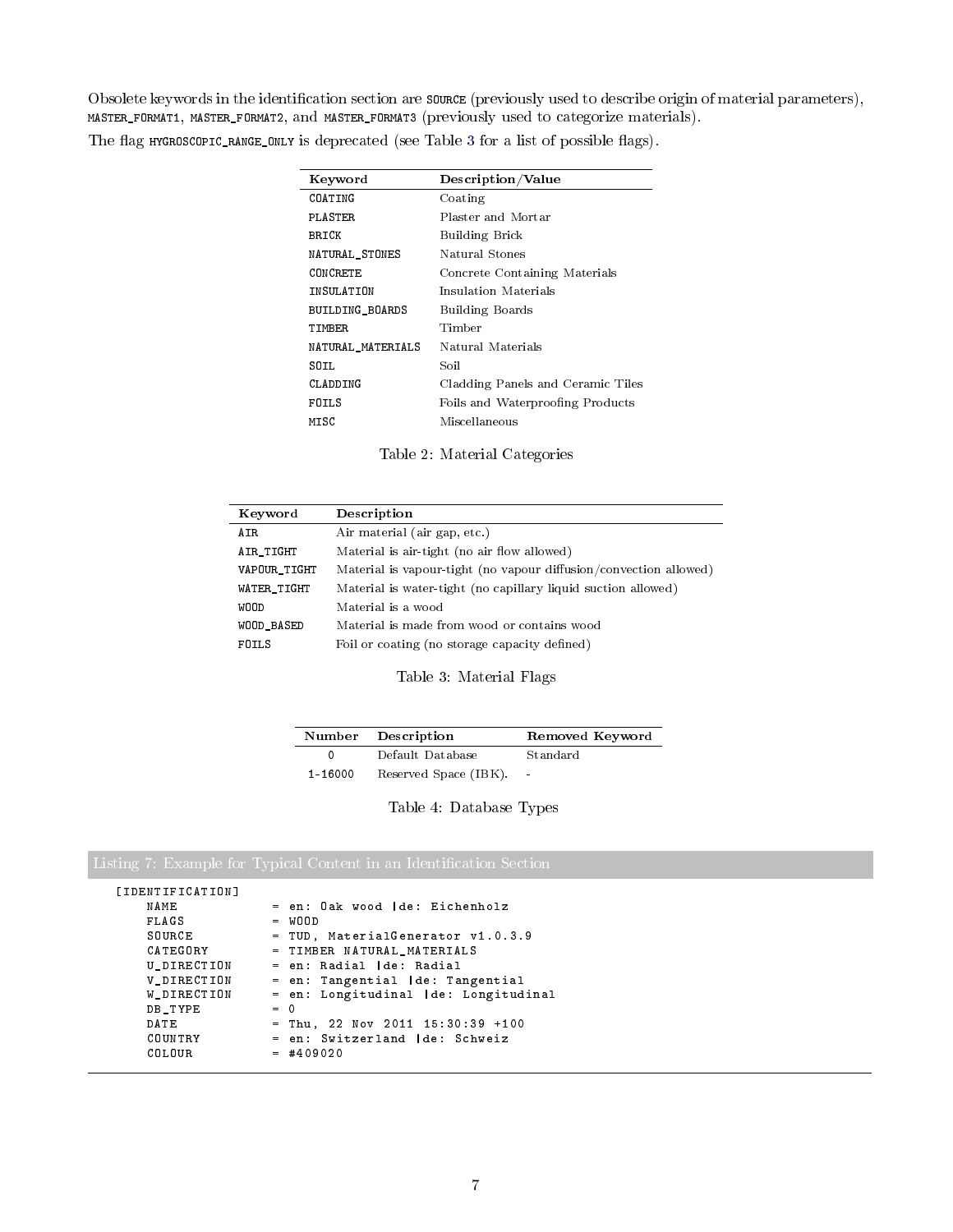### <span id="page-7-0"></span>5.4 Section [STORAGE\_BASE\_PARAMETERS]

Parameters related to heat and moisture storage are stored in this section. The use of these parameters in models or purely for identication and comparison purposes is determined by the model using the data. The Digits column in Table [5](#page-7-2) and the following parameter tables holds recommendations for a minimum accuracy (number of signicant digits) to be used for numbers.

<span id="page-7-2"></span>

| Keyword       | <b>Description/Value Format</b>                       | Unit      | Digits         | Symbol                       | <b>Obsolete Name</b> |
|---------------|-------------------------------------------------------|-----------|----------------|------------------------------|----------------------|
| <b>RHO</b>    | Density of dry material including pores (bulk         | $kg/m^3$  | $\overline{2}$ | $\rho$                       |                      |
|               | density).                                             |           |                |                              |                      |
| CE            | Specific heat capacity at constant pressure. Energy   | J/kgK     | $\mathbf{1}$   | $c_p$                        |                      |
|               | needed to increase the temperature of 1 kg of dry     |           |                |                              |                      |
|               | material by 1 K.                                      |           |                |                              |                      |
| THETA_POR     | Open porosity, does not include closed pores. The     | $m^3/m^3$ | $\overline{4}$ | $\theta_{\textit{por}}$      | <b>OPOR</b>          |
|               | open porosity must be greater or equal then the       |           |                |                              |                      |
|               | effective saturation moisture content.                |           |                |                              |                      |
| THETA_EFF     | Effective saturation moisture content. The effective  | $m^3/m^3$ | $\overline{4}$ | $\theta_{eff}$               | <b>OEFF</b>          |
|               | saturation moisture content is a long term            |           |                |                              |                      |
|               | (maximum) saturation. It must be greater or equal     |           |                |                              |                      |
|               | than the capillary saturation moisture content.       |           |                |                              |                      |
| THETA_CAP     | Capillary saturation moisture content. Mean           | $m^3/m^3$ | $\overline{4}$ | $\theta_{cap}$               | <b>OCAP</b>          |
|               | moisture content of a sample obtained in the water    |           |                |                              |                      |
|               | uptake experiment at the end of the first water       |           |                |                              |                      |
|               | uptake period. The capillary saturation moisture      |           |                |                              |                      |
|               | content is a short term saturation. It is determined  |           |                |                              |                      |
|               | when the water front reaches the top of the specimen. |           |                |                              |                      |
| THETA_80      | Hygroscopic moisture content at $RH = 80\%$ obtained  | $m^3/m^3$ | $\overline{4}$ | $\theta_{80}$                | 080                  |
|               | in an hygroscopic adsorption experiment. It should    |           |                |                              |                      |
|               | match the (ad)sorption isotherm at $RH=80\%$ .        |           |                |                              |                      |
| THETA_LIM_HYG | Limitation hygroscopic moisture content for those     | $m^3/m^3$ | $\overline{4}$ | $\theta$ <sub>lim, hyg</sub> | <b>OLIMHYG</b>       |
|               | materials that must not get wet. May be used as       |           |                |                              |                      |
|               | indicator for materials that shall be subjected to    |           |                |                              |                      |
|               | hygroscopic moisture loads only.                      |           |                |                              |                      |

#### Table 5: Keywords in Storage Base Parameters Section

```
[ STORAGE_BASE_PARAMETERS ]
     RHO = 588.257 \text{ kg/m3}<br>CE = 1363.84 \text{ J/kgK}CE = 1363.84 J/kgK<br>THETA_POR = 0.629973 m3/m
                         = 0.629973 m3/m3
     THETA_EFF = 0.618 m3/m3<br>THETA_CAP = 0.485 m3/m3
                         = 0.485 \text{ m3/m3}THETA_80 = 0.073666 m3 / m3
```
## <span id="page-7-1"></span>5.5 Section [TRANSPORT\_BASE\_PARAMETERS]

For each anisotropic direction u, v, and w a transport based parameter can be defined. The corresponding keywords follow the pattern:

```
< keyword >[_ < direction >]
```
where direction can be U, V and/or W. For instance  $\text{LAMDA_U}$  and  $\text{LAMDA_V}$  may be defined for an anisotropic two-dimensional material. If the separator "\_" and the according direction is omitted, the use of "\_U" is assumed. If an anisotropic material is used for isotropic calculations the " $U$ " - values are considered to be the isotropic material parameters.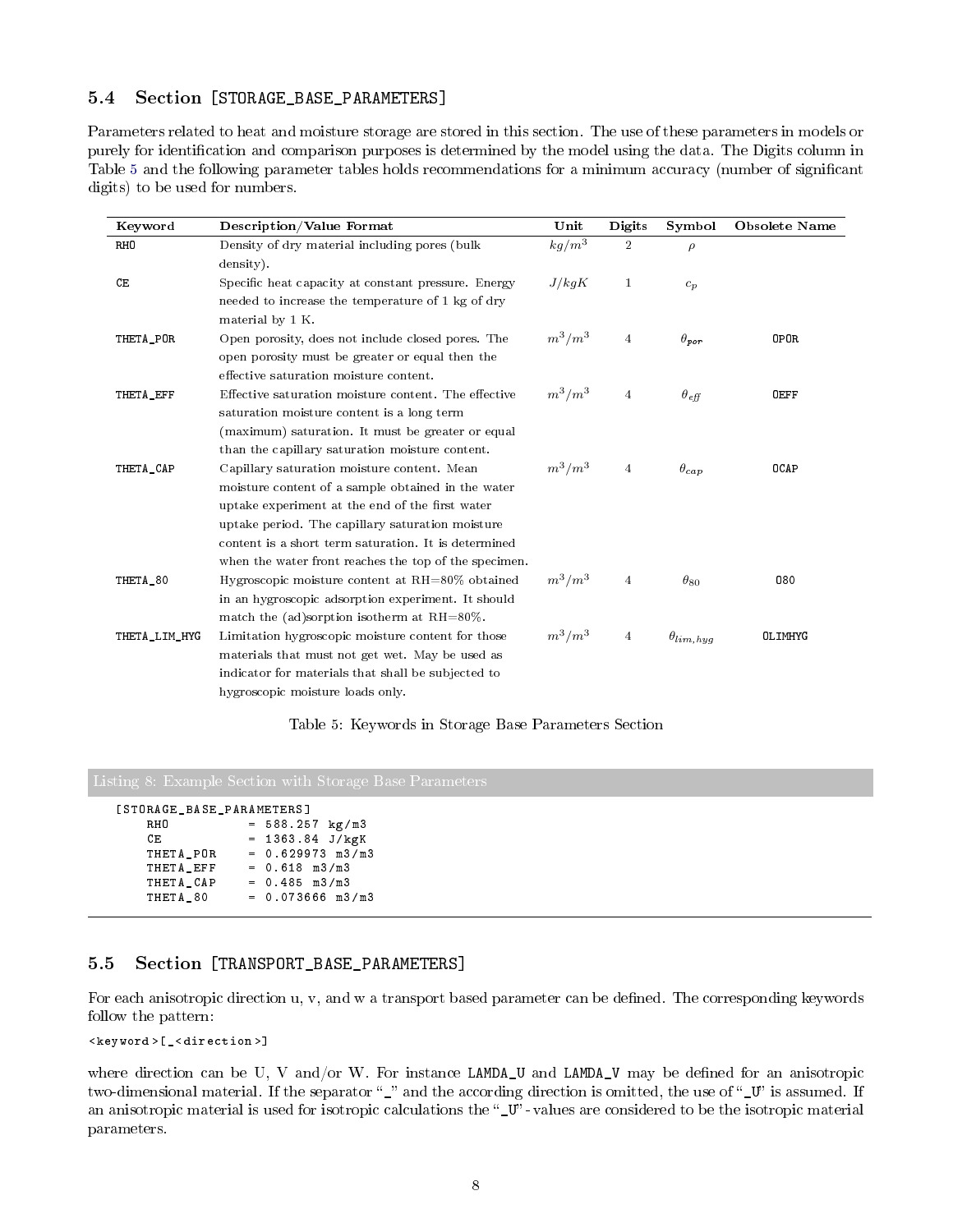| Keyword       | <b>Description/Value Format</b>                       | Unit                        | Digits         | Symbol             |
|---------------|-------------------------------------------------------|-----------------------------|----------------|--------------------|
| LAMBDA        | Thermal conductivity for the dry material.            | W/mK                        | 4              | $\lambda_{dru}$    |
| LAMBDA_DESIGN | Design value for thermal conductivity for material.   | W/mK                        | $\overline{4}$ | $\lambda_{design}$ |
|               | These values are given from material producer and     |                             |                |                    |
|               | not used for calculation.                             |                             |                |                    |
| AW            | Water uptake coefficient.                             | $kg/m^2\sqrt{s}$            | $\overline{4}$ | $A_w$              |
| MEW           | Water vapour diffusion resistance factor (dry cup).   |                             | 1              | $\mu$              |
| KLEFF         | Liquid water conductivity at effective saturation.    | $\mathcal{S}_{\mathcal{S}}$ | $\overline{2}$ | $K_{\ell, eff}$    |
| DLEFF         | Liquid water diffusivity at effective saturation.     | $\boldsymbol{s}$            | $\overline{2}$ | $D_{\ell, eff}$    |
| ΚG            | Air permeability of the dry material.                 | S                           | $\overline{4}$ | $K_{g, dry}$       |
| SD            | Equivalent air layer thickness. Relates the vapour    | m                           | 1              | $s_d$              |
|               | resistance of a material (foils and coatings only) to |                             |                |                    |
|               | the vapour resistance of air.                         |                             |                |                    |

Table 6: Keywords in Transport Base Parameters Section

A typical base parameter section of a material file without direction indicator (i.e. isotropic material) looks like:

```
[TRANSPORT_BASE_PARAMETERS]<br>LAMBDA = 0.1557 W
                = 0.1557 W/mK
```

| ΑW    | $= 0.0088 \text{ kg/m}2s05$ |  |
|-------|-----------------------------|--|
| M F.W | $= 648.02 -$                |  |
| KLEFF | $= 2.0578e-011$ s           |  |

Alternatively, \_U could be appended to all properties, providing the same information:

| <b><i>TRANSPORT BASE PARAMETERST</i></b> |                   |                             |
|------------------------------------------|-------------------|-----------------------------|
| LAMBDA U                                 | $= 0.1557 W/mK$   |                             |
| AW U                                     |                   | $= 0.0088 \text{ kg/m}2s05$ |
| MEW U                                    | $= 648.02 -$      |                             |
| KLEFF U                                  | $= 2.0578e-011$ s |                             |

An anisotropic material may have additional V and W direction parameters:

[ TRANSPORT\_BASE\_PARAMETERS ]

| LAMBDA U |  |              | $= 0.1557 W/mK$               |  |
|----------|--|--------------|-------------------------------|--|
| LAMBDA V |  |              | $= 0.1863 W/mK$               |  |
| AW_U     |  |              | $= 0.0088 \text{ kg/m}2s05$   |  |
| AW_V     |  |              | $= 0.0065 \ \text{kg/m}$ 2s05 |  |
| MEW U    |  | $= 648.02 -$ |                               |  |
| MEW V    |  | $= 729.05 -$ |                               |  |
| KLEFF_U  |  |              | $= 2.0578e-011$ s             |  |
| KLEFF V  |  |              | $= 1.7220e-011$ s             |  |
|          |  |              |                               |  |

## <span id="page-8-0"></span>5.6 Section [MECHANICAL\_BASE\_PARAMETERS]

For each anisotropic direction u, v, and w a transport based parameter can be defined. The corresponding keywords follow the pattern:

```
< keyword >[_ < direction >]
```
where direction can be U, V and/or W. For instance ALPHA\_U and ALPHA\_V may be defined for an anisotropic two-dimensional material. If the separator "\_" and the according direction is omitted, the use of "\_U" is assumed. If an anisotropic material is used for isotropic calculations the " $U$ " - values are considered to be the isotropic material parameters.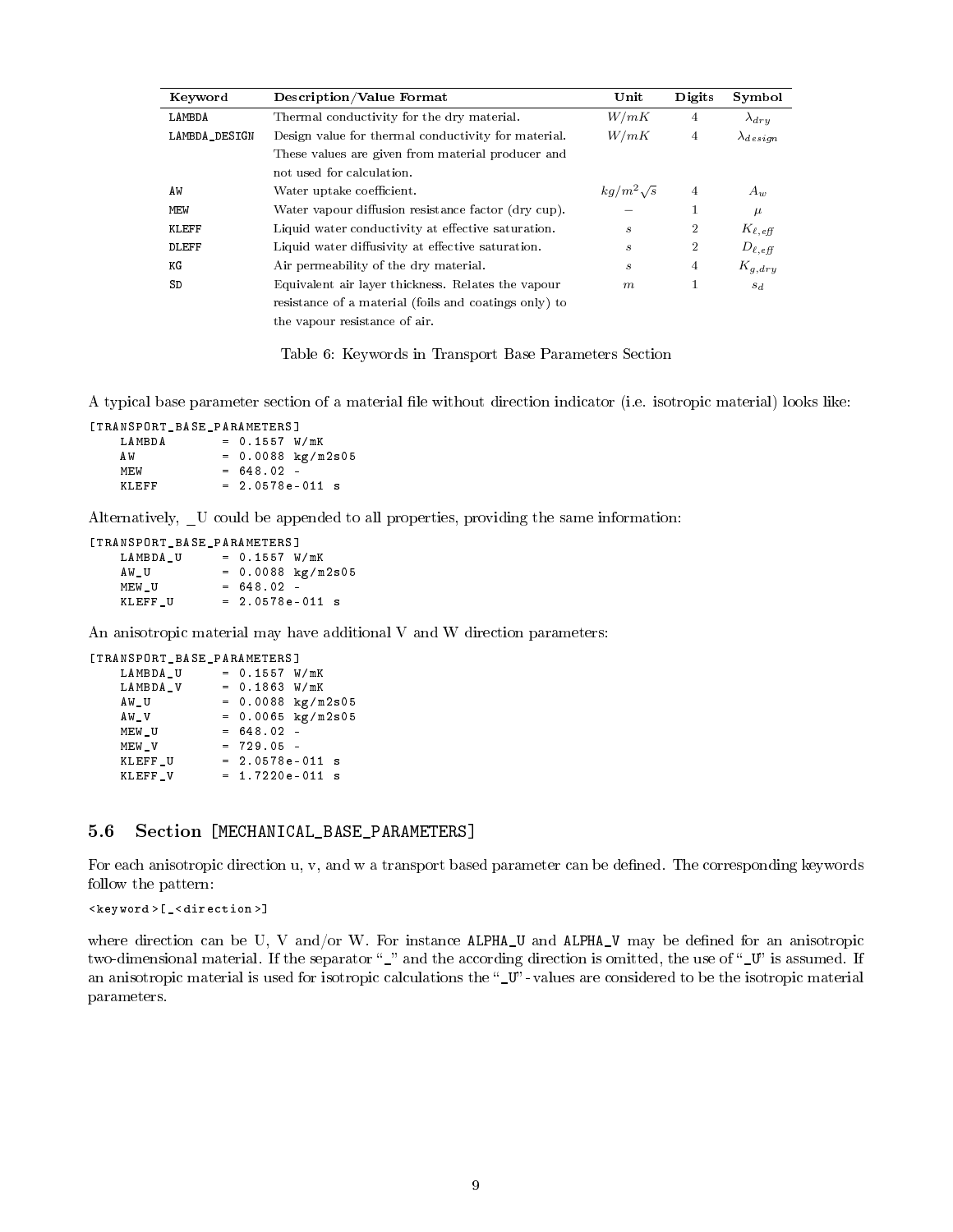| Keyword       | Description/Value                                       | Unit                | Digits         | Symbol                 | Obsolete Name |
|---------------|---------------------------------------------------------|---------------------|----------------|------------------------|---------------|
| <b>ALPHA</b>  | Thermal expansion coefficient. The thermal              | $\frac{mm}{mK}$     |                | $\alpha$               |               |
|               | expansion is calculated by the product of thermal       |                     |                |                        |               |
|               | expansion coefficient and temperature difference (in    |                     |                |                        |               |
|               | K). The thermal expansion coefficient is used for       |                     |                |                        |               |
|               | conversion of the temperature field into an expansion   |                     |                |                        |               |
|               | field.                                                  |                     |                |                        |               |
| BETA_THETA_L  | The hygric expansion is calculated by the product of    | $\frac{m^3m}{m^3m}$ |                | $\beta(\theta_{\ell})$ | BETA_O_L      |
|               | hygric expansion coefficient and moisture content       |                     |                |                        |               |
|               | difference in $(m3/m3)$ . The hygric expansion          |                     |                |                        |               |
|               | coefficient is used for conversion of the water content |                     |                |                        |               |
|               | field into an expansion field.                          |                     |                |                        |               |
| BETA_THETA_L2 | Fibre saturation point.                                 | $m^3/m^3$           | $\overline{4}$ | $\beta_2(\theta_\ell)$ |               |

|  |  |  |  |  | Table 7: Keywords in Mechanical Base Parameters Section |  |
|--|--|--|--|--|---------------------------------------------------------|--|
|--|--|--|--|--|---------------------------------------------------------|--|

```
[ MECHANICAL_BASE_PARAMETERS ]
    ALPHA = 0.1 mm/mK
    BETA THETA L = 0.2 m3m/m3m
   BETA_THETA_L2 = 0.0012 m3 / m3
```
### <span id="page-9-0"></span>5.7 Section [MOISTURE\_STORAGE]

The moisture retention characteristics describes the moisture content in a material versus a moisture potential, which can be capillary pressure  $p_c$  or relative humidity  $\varphi$ . This function can be specified either as moisture retention function  $\theta_{\ell}(p_C)$  where  $p_C = \log_{10}(-p_C)$  or sorption isotherm  $\theta_{\ell}(\varphi)$  using data tables (see §[4.5\)](#page-3-4). The moisture retention function describes the over-hygroscopic moisture range in much more detail and is therefore recommended.

To enable hysteretic moisture storage behaviour adsorption and desorption moisture retention curves are distin-guished by suffixes \_de and \_ad. To parametrise moisture storage functions the FUNCTION keyword is used. Table [8](#page-9-1) lists all function identifiers and their respective properties.

<span id="page-9-1"></span>

| Function          | <b>Description/Value Format</b>                | Unit           | Digits | Symbol                                   | Obsolete Name |
|-------------------|------------------------------------------------|----------------|--------|------------------------------------------|---------------|
| Theta $1(pC)$ de  | Moisture retention curve - desorption          | $m^3/m^3$      |        | $\theta_{\ell}$ $(p_C)$                  | 01(pC)        |
| Theta $1(pC)$ ad  | Moisture retention curve - adsorption          | $m^3/m^3$      |        | $\theta_{\ell}$ $(p_C)_{ad}$             | $01(pC)$ _ad  |
| $pC(Theta_1)$ de  | Reversed moisture retention curve - desorption | $log_{10}(Pa)$ |        | $p_C(\theta_\ell)$                       | pC(01)        |
| pC(Theta_1)_ad    | Reversed moisture retention curve - adsorption | $log_{10}(Pa)$ |        | $p_C(\theta_\ell)_{ad}$                  | $pC(01)$ _ad  |
| $The ta_1(RH)_de$ | Sorption isotherm - desorption                 | $m^3/m^3$      |        | $\theta_{\ell}(\varphi)$                 | 01(RH)        |
| $The ta_1(RH)_ad$ | Sorption isotherm - adsorption                 | $m^3/m^3$      |        | $\theta_{\ell}\left(\varphi\right)_{ad}$ | $01(RH)$ _ad  |

Table 8: Function Identifiers in the Moisture Storage Section

Only one representation for desorption and adsorption moisture storage functions is allowed in the parametrization. That means, if both  $\theta_\ell$  ( $p_C$ ) and  $\theta_\ell$  ( $\varphi$ ) data is available, only one of the two data sets may be stored in the material file<sup>[2](#page-9-2)</sup>. Generally,  $\theta_{\ell}(\varphi)$  should be preferred. When storing non-hysteretic moisture storage parameters, the \_de versions of the material functions must be used.

<span id="page-9-2"></span><sup>&</sup>lt;sup>2</sup>Since both functions are interrelated through the Kelvin equation storing both functions would add redundant information to the material data file. This also bears the potential risk of storing mismatching data in the file and shall therefore be avoided.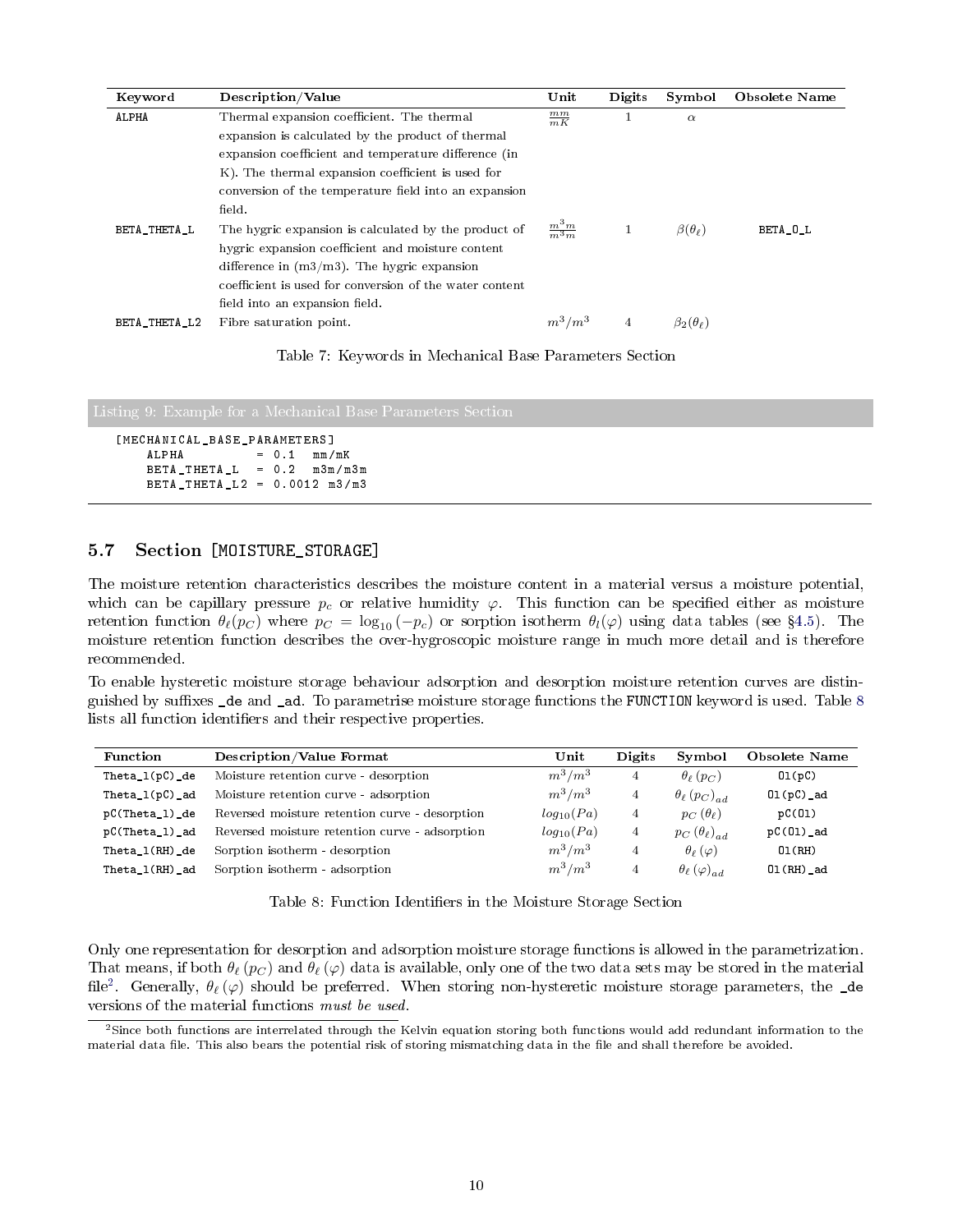The following value ranges are recommended:

- $p_C \geq 0$
- $0 \leq \theta_{\ell} \leq \theta_{\ell,eff}$
- $0 \leq \varphi \leq 1$

Note that the x-values of each function should be specified with enough accuracy to ensure strict monotonic increase of x-values.

```
[ MO IS TURE STORAGE ]
  FUNCTION = Theta_1(pC) de
   0 0.05 0.1 0.15 ...
   0.900184 \qquad 0.900158664343 \qquad 0.900129290173 \qquad 0.900095406956 \qquad \dotsFUNCTION = pC ( Theta_l ) _de
   0 0.000131232405977 0.000153209554415 0.000175186702852 ...
   12 9.375 8.65184783936 8.62365722656 ...
```
#### <span id="page-10-0"></span>5.8 Section [MOISTURE\_TRANSPORT]

As described in  $\S 5.1$ , storage of anisotropic material properties is possible through adding suffixes  $U, V$  and/or \_W to the transport parameter sections, for example: MOISTURE\_TRANSPORT\_U and MOISTURE\_TRANSPORT\_V. Within each section the keywords are named the same, therefore the documentation below is applicable for all transport directions.

The moisture transport section contains function definitions to describe capillary liquid moisture transport and water vapour diffusion. With respect to capillary transport, two models can be alternatively used. The liquid conductivity model [\(1\)](#page-10-1) describes the liquid moisture flux density  $j^w$  in  $kg/m^3$  driven by a liquid pressure gradient (gravity term omitted here). The liquid conductivity  $K_\ell(\theta_\ell)$  in s is the material function that needs to be parametrized for this model.

<span id="page-10-1"></span>
$$
j^w = -K_{\ell} \nabla p_{\ell} \tag{1}
$$

The moisture diffusivity model [\(2\)](#page-10-2) describes liquid moisture flux density  $j^w$  driven by a moisture content gradient. The moisture diffusivity  $D_\ell(\theta_\ell)$  in  $m^2/s$  needs to be parametrized.

<span id="page-10-2"></span>
$$
j^w = -\varrho_w D_\ell \nabla \theta_\ell \tag{2}
$$

Within the moisture transport section, either  $K_{\ell}$  or  $D_{\ell}$  can be specified, but not both<sup>[3](#page-10-3)</sup>.

With respect to water vapour diffusion, the driving force for vapour diffusion is in all cases a gradient of vapour pressure  $p_v$ . The vapour diffusion flux density  $j^v$  can be described in three alternative formulations:

$$
j^v = -K_v \nabla p_v \tag{3}
$$

<span id="page-10-5"></span><span id="page-10-4"></span>
$$
= -\frac{D_v}{R_v T} \nabla p_v \tag{4}
$$

<span id="page-10-6"></span>
$$
=-\frac{D_{v,air}}{\mu R_v T} \nabla p_v
$$
\n(5)

Equation [\(3\)](#page-10-4) uses a vapour permeability/conductivity  $K_v$  in [s] as transport function. Equation [\(4\)](#page-10-5) shows the relation of the vapour diffusivity  $D_v$  to  $K_v$ . In a material file  $D_v$  cannot be parametrised directly. Instead,  $D_v$ values should be converted to  $K_v$  values using a reference temperature of 293.15 K:

$$
K_v = D_v / (R_v 293.15 \text{ [K]})
$$

where  $R_v = 462 \text{ J/kgK}$  is the gas constant for water vapour. Finally, equation [\(5\)](#page-10-6) uses the water vapour diffusion resistance factor  $\mu$  to relate the diffusivity of water vapour in air  $D_{v,air}$ , equation [\(6\)](#page-11-1), to that of the material.

<span id="page-10-3"></span> $3$ Redundant information, in particular redundant material functions within the material file, should be avoided.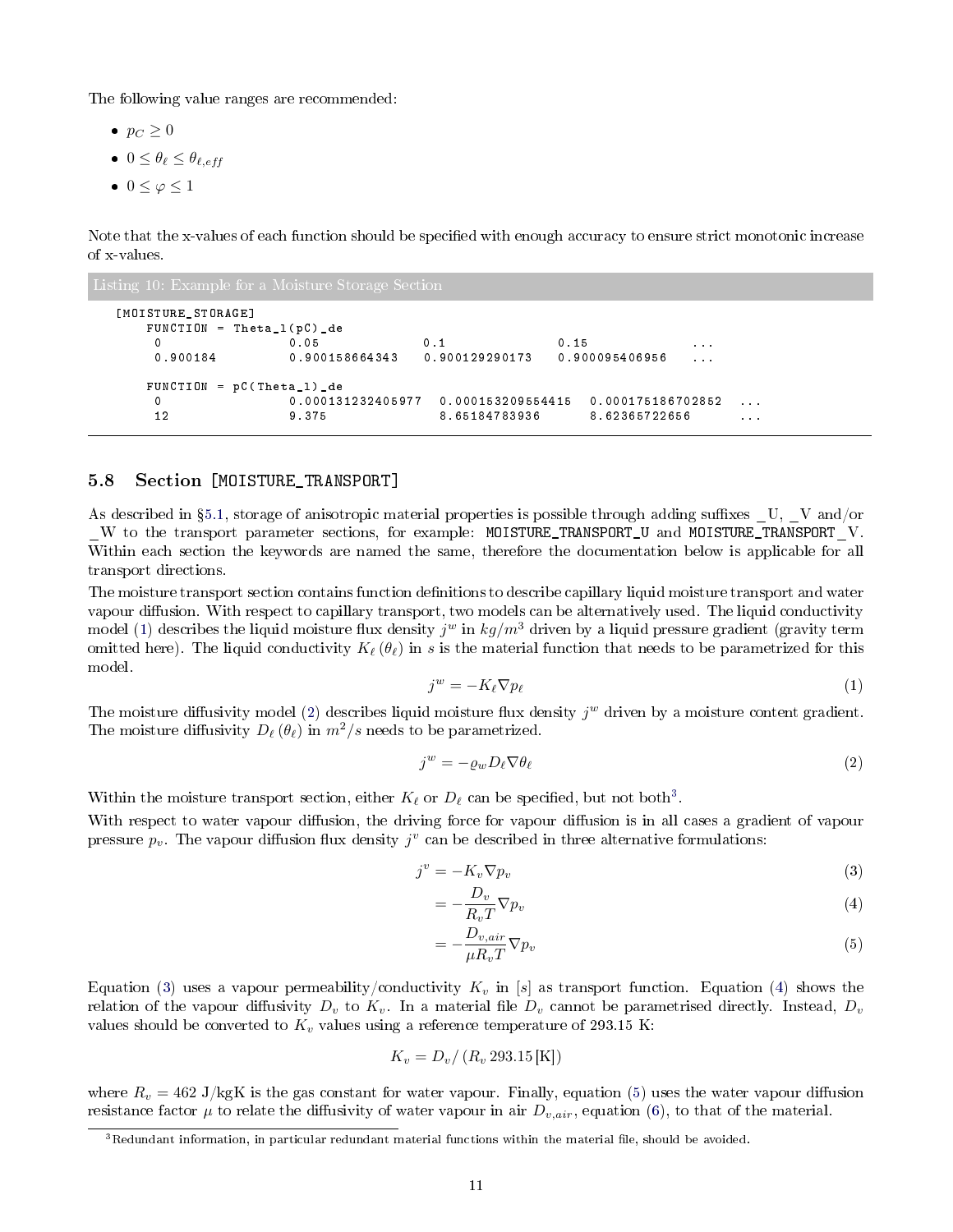<span id="page-11-1"></span>
$$
D_{v,air} = 0.083 \frac{p_{ref}}{p} \left(\frac{T}{T_{ref}}\right)^{1.81} = 0.083 \left[\frac{m^2}{s}\right] \frac{101323 \left[Pa\right]}{p} \left(\frac{T}{273.15 \left[K\right]}\right)^{1.81} \approx 26.1 \cdot 10^{-6} \left[\frac{m^2}{s}\right] \tag{6}
$$

Within the moisture transport section, either  $K_v (\theta_\ell)$  or  $\mu(\theta_\ell)$  can be parametrized, but not both. If neither of the two functions is present, equation [\(5\)](#page-10-6) can still be used with the constant  $\mu$ -value defined in the transport base parameter section (see §[5.5\)](#page-7-1).

Table [9](#page-11-2) describes function identifiers for moisture transport in material files, and their corresponding properties. Note, due to large non-linearity of these material functions, they are specified via their logarithmic values.

<span id="page-11-2"></span>

| Function        | Description/Value Format                                    | Unit              | <b>Digits</b>  | Symbol                        | Obsolete Name |
|-----------------|-------------------------------------------------------------|-------------------|----------------|-------------------------------|---------------|
| lgKl(Theta_1)   | Capillary conductivity (logarithmic) depending on           | $log_{10}(s)$     | 4              | $\lg K_{\ell}(\theta_{\ell})$ | lgK1(01)      |
|                 | moisture content.                                           |                   |                |                               |               |
| lgD1(Theta_1)   | Liquid water diffusivity (logarithmic) depending on         | $log_{10}(m^2/s)$ | 4              | $\lg D_{\ell}(\theta_{\ell})$ | 1gD1(01)      |
|                 | moisture content.                                           |                   |                |                               |               |
| $lgKv(Theta_1)$ | Water vapour permeability (logarithmic) depending           | $log_{10}(s)$     | $\overline{4}$ | $\lg K_v(\theta_\ell)$        | lgKv(01)      |
|                 | on moisture content.                                        |                   |                |                               |               |
| mew(RH)         | Water vapour diffusion resistance factor depending          |                   | $\overline{4}$ | $\mu(\varphi)$                | My(Phi)       |
|                 | on relative humidity. This function can be used for         |                   |                |                               |               |
|                 | materials which are only valid in hygroscopic range         |                   |                |                               |               |
|                 | (e.g. moisture dependent vapour retarder). In this          |                   |                |                               |               |
|                 | case the material should have the WATER_TIGHT flag.         |                   |                |                               |               |
|                 | If the FOIL flag is set, this $\mu$ -value corresponds to a |                   |                |                               |               |
|                 | foil thickness of 1mm.                                      |                   |                |                               |               |

#### Table 9: Function Identifiers in Moisture Transport Section

| [MOISTURE_TRANSPORT]<br>$FUNCTION = 1gK1(Theta_1)$ |                     |             |             |             |          |
|----------------------------------------------------|---------------------|-------------|-------------|-------------|----------|
| 0.000200372                                        | 0.000416266         | 0.000422101 | 0.000427936 | 0.000433771 |          |
| $-20$                                              | $-19.8944$          | $-19.8119$  | $-19.7295$  | $-19.5647$  | 1.111    |
| FUNCTION                                           | $= \lg Kv(Theta_1)$ |             |             |             |          |
| 0                                                  | 0.00131658          | 0.00263317  | 0.00394975  | 0.00526634  | $\cdots$ |
| $-10.9975$                                         | $-10.9978$          | $-10.9991$  | $-11.0006$  | $-11.0022$  | $\cdots$ |

### <span id="page-11-0"></span>5.9 Section [HEAT\_TRANSPORT]

As described in §[5.1,](#page-4-1) storage of anisotropic material properties is possible through adding suffixes  $\_U, \_V$  and/or  $\_W$  to the transport parameter sections, for example: HEAT\_TRANSPORT\_U and HEAT\_TRANSPORT V. Within each section the keywords are named the same, therefore the documentation below is applicable for all transport directions.

The heat transport section contains thermal transport functions. The heat flux density  $q$ , driven by temperature gradient, is computed using equation [\(7\)](#page-11-3).

<span id="page-11-3"></span>
$$
q = -\lambda \nabla T \tag{7}
$$

When a thermal conductivity  $\lambda$  is given for the dry material in the base transport parameters section (see §[5.5\)](#page-7-1), the moisture-dependent thermal conductivity can be computed with the following linear model [\(8\)](#page-11-4).

<span id="page-11-4"></span>
$$
\lambda(\theta_{\ell}) = \lambda_{dry} + \theta_{\ell} \, 0.56 \, \frac{W}{mK} \tag{8}
$$

For more complex dependencies of thermal conductivity on either moisture content or temperature, the heat trans-port section can be used to store these functions. Table [10](#page-12-1) lists function identifiers for moisture dependent thermal conductivity  $\lambda(\theta_\ell)$  and temperature dependent thermal conductivity  $\lambda(T)$  where T in [°C].